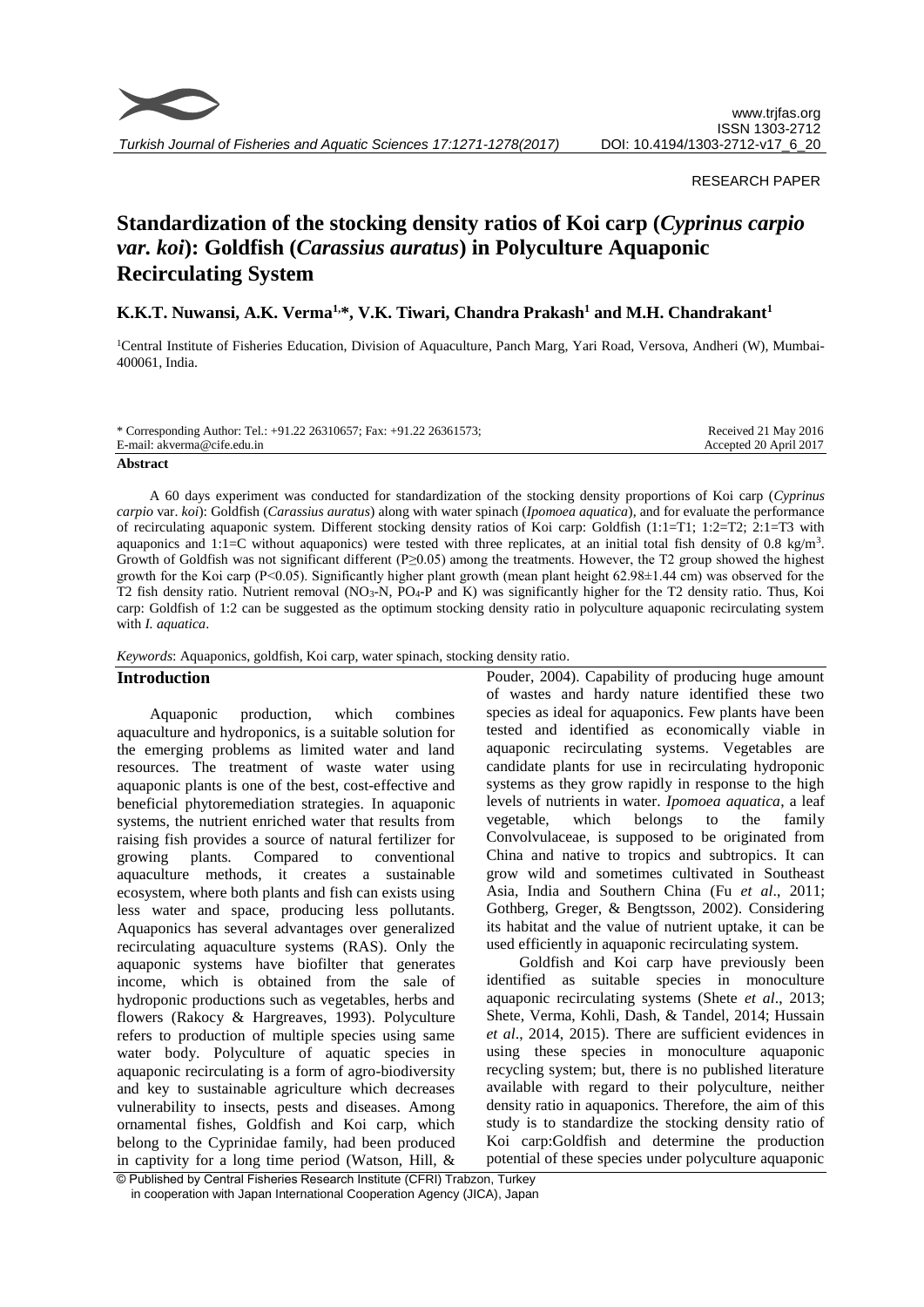recirculating system using water spinach as a secondary crop.

# **Materials and Methods**

The experiment on aquaponic recirculating system was designed and carried out in Central Institute of Fisheries Education, Mumbai, India. The system consisted of 9 individual and identical aquaponics units as described by Hussain *et al*. (2014). The experiment was conducted with Koi carp (*Cyprinus carpio* var. *koi*) and Goldfish (*Carassius auratus*) along with water spinach (*Ipomoea aquatica*) in the recirculating aquaponic units during 60 days. Three different stocking density ratios of Koi carp: Goldfish (1:1=T1; 1:2=T2; 2:1=T3) were assigned as experimental treatments and the control group (C) consisted of the 1:1 density ratio but rearing fishes without aquaponics. All treatments and control were stocked with  $0.8 \text{ kg/m}^3$  total fish density and initial fish density was stocked according to the weight of fish. Different stocking density  $(kg/m<sup>3</sup>)$ ratios of Koi carp: Goldfish (0.4:0.4=T1; 0.26:0.54=T2; 0.54:0.26=T3; 0.4:0.4=C) were used in treatments. Each treatment having three randomly assigned replicates against control in which fish were stocked in tank without aquaponics and were maintained with normal feeding and water exchange. In all treatments and control, the fingerlings were provided with artificial pelleted feed @ 2% of their body weight twice a day (10.00 am and 5.00 pm). Water spinach  $(28 \text{ plants/m}^2)$  was grown in 18 hydroponic tanks (gravel bed system) and field condition (soil filled to hydroponic tanks instead of gravel without fish tank) as a control to compare with aquaponic system. Constant water flow rate of 2.4 L/min was maintained in all treatments throughout the experiment. Plant growth, fish growth, nutrient dynamics, nutrient removal and water quality parameters were measured and analyzed ascertaining the effect from different compositions for the polyculture aquaponic recirculating system.

# **Stocking**

Fingerlings of Koi carp and Goldfish were stocked according to assigned stocking density ratios. The average weight and length of the Koi carp (*Cyprinus carpio* var. *koi*) were 0.30±0.001 g and 2.39±0.04 cm, respectively. The average weight and length of the Goldfish (*Carassius auratus*) were  $1.55\pm0.01$  g and  $4.19\pm0.05$  cm, respectively. Two different sizes of fishes were used in two species. Plantlets of water spinach  $(5.17 \pm 0.17$  cm) were transplanted from seedling trays to hydroponic tanks.

## **Sampling**

Sampling of fishes was carried out at 15 days interval for assessment of growth (length and weight).

Sampling of plants was done by measuring the height of plants and length of leaves. Growth parameters: weight gain percentage, specific growth rate (SGR), feed conversion ratio (FCR), feed efficiency ratio (FER), and protein efficiency ratio (PER) were estimated.

| $\text{Log}_{e}$ Final Weight-Log <sub>e</sub> Initial Weight |
|---------------------------------------------------------------|
| $SGR$ (%/Day) =<br>-----------------------------------        |
|                                                               |
| No. of days                                                   |
| Net Weight Gain (Wet Weight in g)                             |
|                                                               |
| Feed Given (Dry Weight in g)                                  |
|                                                               |
| Net Weight Gain (Wet Weight in g)                             |
|                                                               |
| Feed Given (Dry Weight in g)                                  |
| Net Weight Gain (Wet Weight in g)                             |
| $PER =$<br>------------------------------------               |
| Protein Feed (g)                                              |
|                                                               |

Water quality parameters were measured at an interval of 10 days. Thermometer and pH meter (OAKTON water proof pH tester 30) were used to measure temperature and pH respectively. The standard methods outlined in APHA (2005) were used to measure the water quality parameters such as dissolved oxygen, free carbon dioxide, total hardness, alkalinity, total suspended solids, ammonia, nitrite, nitrate, and phosphorus. Sodium, potassium, and calcium were estimated by flame atomic emission spectrometry (FAES) using a flame photometer (Elico CL 378, India). Mg, Fe and Zn were analyzed by atomic absorption spectrophotometer (Analyst 800, Perkin Elmer, USA) using flame atomization.

#### **Statistical Analysis**

The data were analyzed using statistical package SPSS version 16. Significance level of  $(P<0.05)$  at 95% confidence limit was used to know the significant difference between the treatments and control means for different parameters by one way ANOVA and Turkey multiple range test.

## **Results**

#### **Fish Growth Parameters**

The body weight of Goldfish at the time of harvest did not show any significant difference (P>0.05) between the treatments. The body weight of Koi carp in T2 only showed significant difference (P<0.05) with the other treatments at the time of harvest. The highest growth of Koi carp was obtained in T2  $(2.39 \pm 0.014 \text{ g})$  followed by T3  $(2.35 \pm 0.023 \text{ g})$ , T1 (2.27 $\pm$ 0.008 g) and C (2.24 $\pm$ 0.030 g). Percentage weight gain of Goldfish did not show any significant difference (P>0.05) between treatments. As far as percentage weight gain was concerned, Koi carp in T2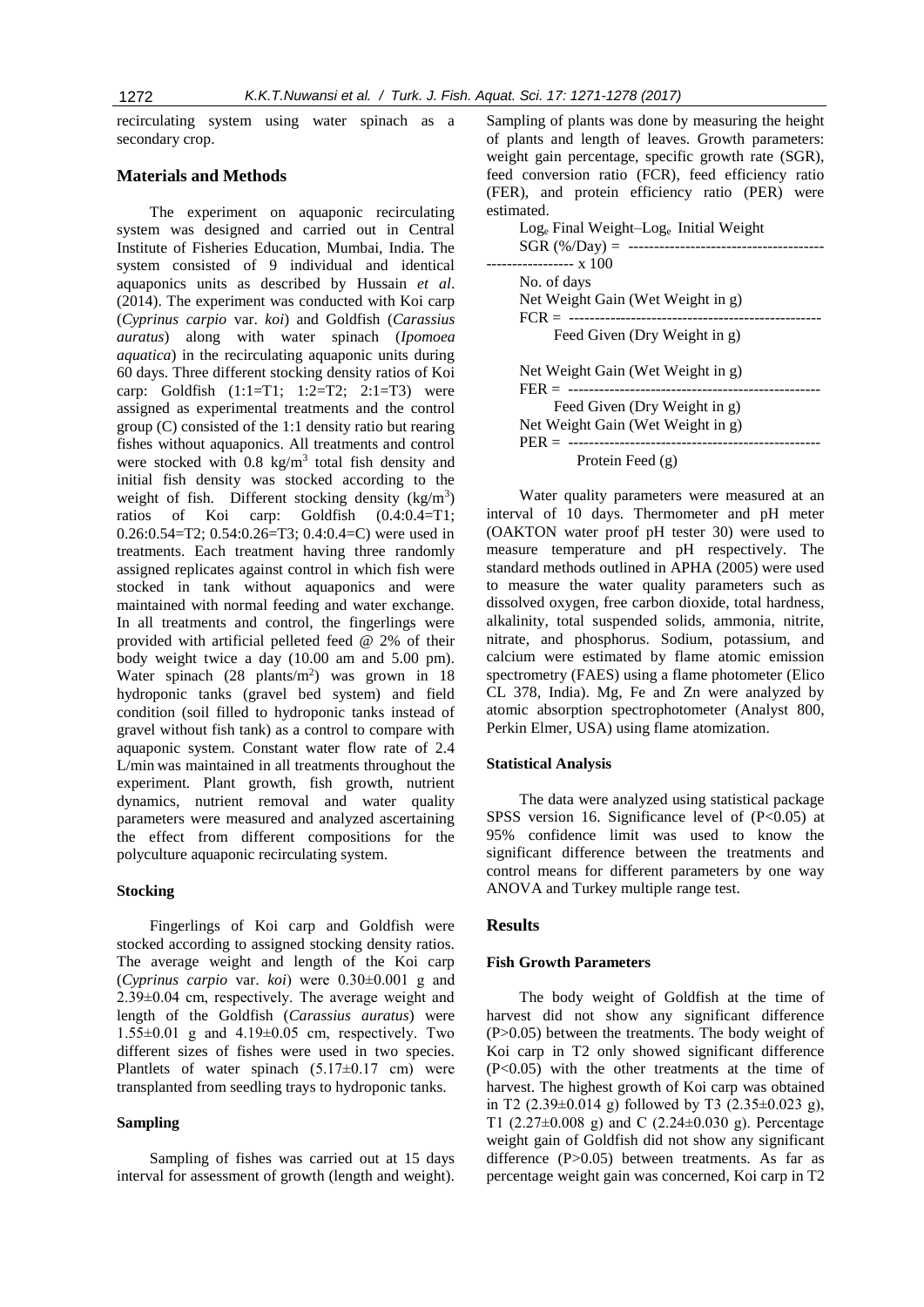showed significant difference (P<0.05) with the control. The highest percentage weight gain was obtained in T2  $(687.13 \pm 12.65\%)$  followed by T3 (644.49±3.08%), T1 (641.58±3.59%) and C  $(635.51\pm6.18\%)$ . Specific growth rate of Goldfish did not show any significant difference (P>0.05) between treatments. Specific growth rate of Koi carp in T2 showed significant difference (P<0.05) with the other treatments and T2  $(3.44\pm0.03\%)$  showed the highest specific growth rate, followed by T3  $(3.34\pm0.01\%)$ , T1  $(3.33\pm0.01\%)$  and C  $(3.32\pm0.03\%)$ . Mean length of Goldfish did not show significant difference (P>0.05) among all treatments. Considering the Koi carp mean length of T2 (4.96±0.02 cm) showed the highest length followed by T1  $(4.85\pm0.03$  cm), T3  $(4.69 \pm 0.05 \text{ cm})$  and C  $(4.4 \pm 0.05 \text{ cm})$ . According to the results, Koi carp in T1 and T2 showed significantly different  $(P<0.05)$  with C and T3. FCR, PER and FER of Goldfish and Koi carp did not show significant difference (P>0.05) between treatments (Table 1).

#### **Plant Growth Parameters**

The overall height of water spinach at the time of harvest in all treatment groups varied significantly (P<0.05); while, the height of water spinach plants were the highest in T2 (Table 2). The leaf length of water spinach at the time of harvest was significantly different (P<0.05) only between T2 and T3. The highest leaf length was obtained in T2 (12.92±0.80 cm). The percentage height gain of water spinach in T2 at the end of 60 days experimental period was significantly different (P<0.05) with other treatments and the control. Percentage height gain of T1 also showed significant different (P<0.05) with other treatments including control. Further, T2 showed the highest percentage height gain (1130.10±40.51%). The yield of water spinach at the end of 60 days experimental period varied significantly  $(P<0.05)$  in all treatment groups; while, the highest yield was obtained in T2 (1766.66 $\pm$ 18.56 g). Thus, considering all parameters, the highest and significant plant growth was observed in T2 as compared to T1, T3

**Table 1.** Fish growth parameters

| Parameter                                |          |                                |                                 | Stocking density ratio Koi: Goldfish |                                |
|------------------------------------------|----------|--------------------------------|---------------------------------|--------------------------------------|--------------------------------|
|                                          |          | 1:1(C)                         | 1:1(T1)                         | 1:2(T2)                              | 2:1(T3)                        |
| Body weight (g)                          | Goldfish |                                |                                 |                                      |                                |
|                                          | initial  | $1.53 \pm 0.01^a$              | $1.55 \pm 0.01^a$               | $1.56 \pm 0.01$ <sup>a</sup>         | $1.55 \pm 0.01^a$              |
|                                          | final    | $5.06 \pm 0.09$ <sup>a</sup>   | $5.04 \pm 0.07$ <sup>a</sup>    | $5.02 \pm 0.03$ <sup>a</sup>         | $4.90 \pm 0.07$ <sup>a</sup>   |
|                                          | Koi carp |                                |                                 |                                      |                                |
|                                          | initial  | $0.30 \pm 0.001$ <sup>a</sup>  | $0.30 \pm 0.001$ <sup>a</sup>   | $0.30 \pm 0.003$ <sup>a</sup>        | $0.30 \pm 0.002$ <sup>a</sup>  |
|                                          | final    | $2.24 \pm 0.030$ <sup>a</sup>  | $2.27 \pm 0.008$ <sup>a</sup>   | $2.39 \pm 0.014^b$                   | $2.35 \pm 0.023$ <sup>a</sup>  |
| Body length (cm)                         | Goldfish |                                |                                 |                                      |                                |
|                                          | initial  | $4.17 \pm 0.03$ <sup>a</sup>   | $4.25 \pm 0.02^{\text{a}}$      | $4.14 \pm 0.07$ <sup>a</sup>         | $4.20 \pm 0.06^{\mathrm{a}}$   |
|                                          | final    | $5.79 \pm 0.05^{\text{a}}$     | $5.81 \pm 0.04$ <sup>a</sup>    | $5.79 \pm 0.05^{\text{a}}$           | $5.69 \pm 0.09^{\mathrm{a}}$   |
|                                          | Koi carp |                                |                                 |                                      |                                |
|                                          | initial  | $2.39 \pm 0.03^{\text{a}}$     | $2.39 \pm 0.03^{\text{a}}$      | $2.38 \pm 0.06^a$                    | $2.40 \pm 0.03$ <sup>a</sup>   |
|                                          | final    | $4.40 \pm 0.05^{\text{a}}$     | $4.85 \pm 0.03^b$               | $4.96 \pm 0.02^b$                    | $4.69 \pm 0.05$ <sup>c</sup>   |
| Percentage weight gain (%)               | Goldfish | $229.67 \pm 3.66^{\mathrm{a}}$ | 224.25±7.43 <sup>a</sup>        | 222.19 $\pm$ 5.96 <sup>a</sup>       | $216.19 \pm 5.96^{\mathrm{a}}$ |
|                                          | Koi carp | $635.51 \pm 6.18$ <sup>a</sup> | $641.58 \pm 3.59$ <sup>ab</sup> | $687.13 \pm 12.65^b$                 | 644.49±3.08 <sup>ab</sup>      |
| Specific growth rate $(\frac{9}{4}$ day) | Goldfish | $1.98 \pm 0.02^{\text{a}}$     | $1.96 \pm 0.04$ <sup>a</sup>    | $1.94 \pm 0.01$ <sup>a</sup>         | $1.91 \pm 0.03^{\text{a}}$     |
|                                          | Koi carp | $3.32 \pm 0.03^a$              | $3.33 \pm 0.01$ <sup>a</sup>    | $3.44 \pm 0.03^b$                    | $3.34 \pm 0.01$ <sup>a</sup>   |
| Survival rate %                          | Goldfish | $93.33 \pm 3.33^a$             | 100 <sup>b</sup>                | 100 <sup>b</sup>                     | 100 <sup>b</sup>               |
|                                          | Koi carp | 91.66 $\pm$ 2.40 <sup>a</sup>  | 99.12 $\pm$ 0.88 <sup>b</sup>   | 100 <sup>b</sup>                     | 98.88 $\pm$ 0.56 <sup>b</sup>  |
| Feed conversion ratio (FCR)              | Goldfish | $1.95 \pm 0.03^{\text{a}}$     | $1.96 \pm 0.05^{\text{a}}$      | $2.01 \pm 0.01$ <sup>a</sup>         | $2.06 \pm 0.05^{\text{a}}$     |
|                                          | Koi carp | $1.32 \pm 0.03^a$              | $1.33 \pm 0.01$ <sup>a</sup>    | $1.26 \pm 0.02^{\text{a}}$           | $1.28 \pm 0.02^{\text{a}}$     |
| Feed efficiency ratio (FER)              | Goldfish | $0.51 \pm 0.01$ <sup>a</sup>   | $0.51 \pm 0.01^a$               | $0.50 \pm 0.00^{\rm a}$              | $0.49 \pm 0.01$ <sup>a</sup>   |
|                                          | Koi carp | $0.76 \pm 0.02^{\text{a}}$     | $0.75 \pm 0.00^{\mathrm{a}}$    | $0.79 \pm 0.01$ <sup>a</sup>         | $0.77 \pm 0.01$ <sup>a</sup>   |
| Protein efficiency ratio (PER)           | Goldfish | $1.60 \pm 0.02^{\text{a}}$     | $1.60 \pm 0.04$ <sup>a</sup>    | $1.55 \pm 0.01^a$                    | $1.52 \pm 0.04^{\text{a}}$     |
|                                          | Koi carp | $2.36 \pm 0.06^a$              | $2.34 \pm 0.01$ <sup>a</sup>    | $2.47 \pm 0.04^a$                    | $2.43 \pm 0.03^a$              |

Values with same superscript did not show significant difference ( $P \geq 0.05$ )

#### **Table 2.** Plant growth parameters

| Parameter                     | Stocking density ratio Koi: Goldfish |                               |                                  |                               |
|-------------------------------|--------------------------------------|-------------------------------|----------------------------------|-------------------------------|
|                               | 1:1(C)                               | 1:1(T1)                       | 1:2(T2)                          | 2:1(T3)                       |
| Mean plant height (cm)        | $5.00 \pm 0.06^a$                    | $5.33 \pm 0.09^a$             | $5.13 \pm 0.23$ <sup>a</sup>     | $5.20 \pm 0.32$ <sup>a</sup>  |
|                               | $22.03 \pm 0.58$ <sup>a</sup>        | $38.33 \pm 1.20^b$            | $62.98 \pm 1.44$ <sup>c</sup>    | $21.94 \pm 0.75$ <sup>a</sup> |
| Mean leaf length (cm)         | $3.36 \pm 0.18^a$                    | $3.40 \pm 0.11$ <sup>a</sup>  | $3.56 \pm 0.88$ <sup>a</sup>     | $3.50 \pm 0.03^{\text{a}}$    |
|                               | $11.43 \pm 0.58$ <sup>a</sup>        | $10.75 \pm 1.27$ <sup>a</sup> | $12.92 \pm 0.80^{\rm b}$         | $7.55 \pm 1.13$ <sup>c</sup>  |
| Percentage of height gain (%) | $340.90 \pm 14.75$ <sup>a</sup>      | $618.98 \pm 20.89^{\rm b}$    | $1130.10\pm40.51^{\circ}$        | $323.52 \pm 13.49^a$          |
| Yield $(g)$                   | $808.66 \pm 35.61^{\text{a}}$        | $1215.01 \pm 12.76^b$         | $1766.66 \pm 18.55$ <sup>c</sup> | 694.66±32.99 <sup>d</sup>     |

Values with same superscript did not show significant difference (P≥0.05)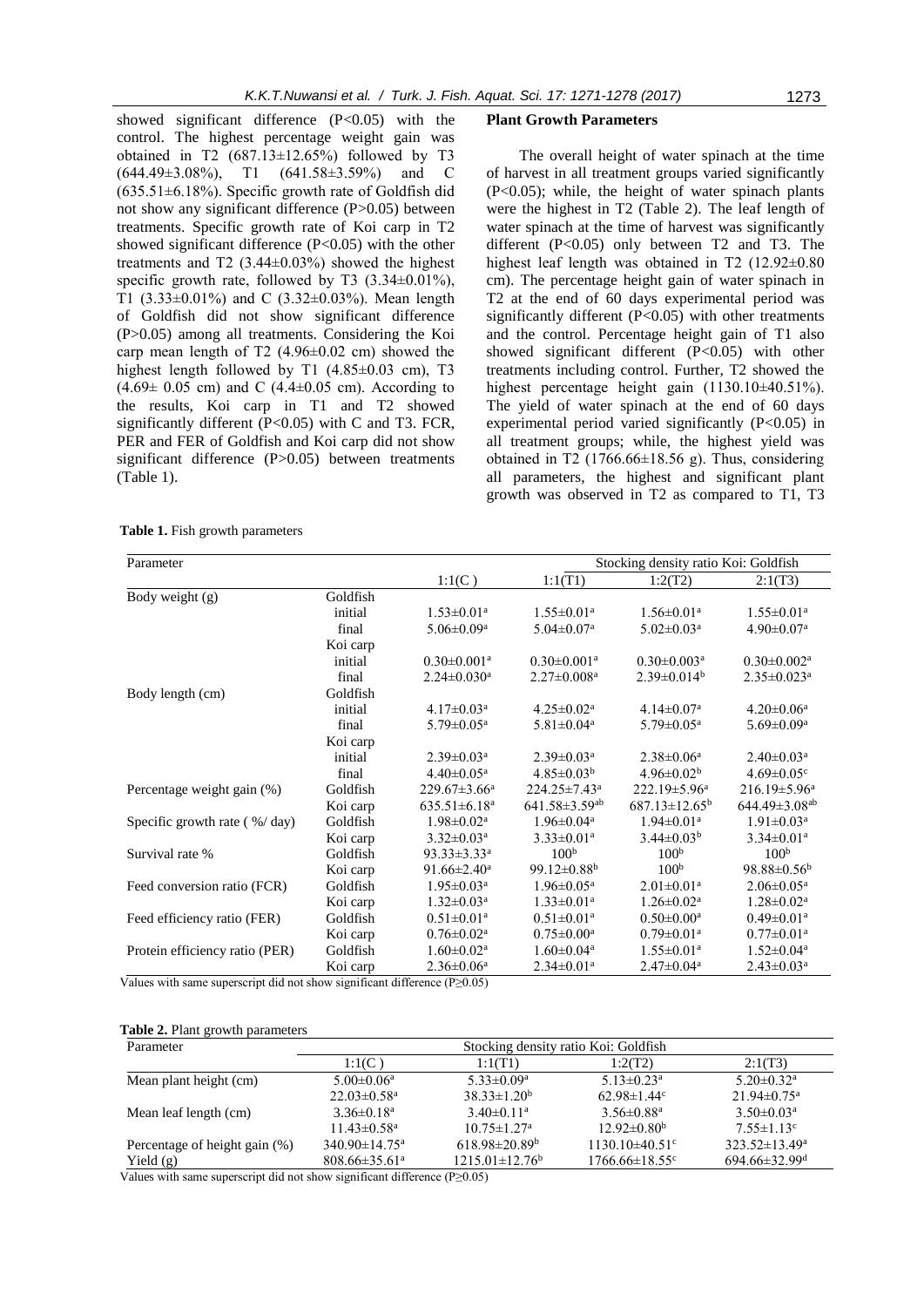and C (Table 2).

#### **Water Quality Parameters and Nutrient Dynamics**

The mean dissolved oxygen (DO) content in T2 significantly varied (P<0.05) with T1 and T3. The DO in control was also significantly different (P<0.05) with T1 and T3. The DO value was the highest both in T1 and T3, and the lowest value was observed in C (Table 3). However, concentrations of DO were decreasing with the time period in all treatments. The concentration of free  $CO<sub>2</sub>$  in T2 varied between 2.0 -6.7 mg/L during the experimental period and it showed the highest variation among other treatments and the control. However, free  $CO<sub>2</sub>$  level was increasing with the time period in all treatments and the control. The total alkalinity varied between 100- 235 mg/L during the experimental period. The lowest mean alkalinity was recorded in T2 and it was significantly different (P<0.05) with other treatments and the control. Mean hardness of the water varied between 317.57–322.57 mg/L in all treatment and the control. The highest mean ammonia nitrogen (NH<sup>+</sup>4-N) was observed in C, and it varied significantly (P<0.05) with other treatments, which followed by T3, T1 and T2. The mean nitrite –nitrogen  $(NO<sub>2</sub>-N)$ concentration varied significantly (P<0.05) among all treatments, while highest value was observed in C followed by T3, T1 and T2. The mean nitrate– nitrogen (NO<sub>3</sub>-N) in C varied significantly (P<0.05) with the other treatments and the lowest  $NO<sub>3</sub>-N$  was obtained in T2 which was not significantly different  $(P>0.05)$  with T1 and T3. The mean phosphate (PO<sub>4</sub>-P) concentration during the experiment varied significantly  $(P<0.05)$  with the C and it showed the highest PO<sub>4</sub>-P value when compared to other treatments. The lowest  $PO<sub>4</sub>-P$  value was observed in T2 and it was not significantly different (P>0.05) with T3 and T1. However, PO<sub>4</sub>-P values got increased with

**Table 3.** Water quality parameters and nutrient dynamics

the movement of experimental period when considering all treatments and the control. The mean potassium concentration of T2 varied significantly (P<0.05) with other treatments and it showed the lowest mean potassium concentration. The highest potassium concentration was observed in C and it also showed significant difference (P<0.05) with treatments. However, T1and T3 did not show any significant difference (P>0.05) between two treatments. Considering the experimental time period, potassium level decreased in all the treatment except control (Table 3).

The percentage nutrient removal was calculated when compared to the control and significance levels were analyzed among treatments. Percentage  $NO<sub>2</sub>-N$ removal did not show significant difference (P>0.05) between treatments. However, the highest percentage  $NO<sub>3</sub>-N$  removal, was seen in T2 (50.56 $\pm$ 1.98%) followed by T1  $(48.66 \pm 1.94\%)$  and T3  $(41.61\pm2.27\%)$ . The highest PO<sub>4</sub>-P removal was observed in T2 (43.94±3.74%) followed by T3 (40.24±1.15%) and T1 (29.45±0.86%) while T1 significantly different with T2 and T3. The potassium removal significantly varied (P<0.05) among all treatments and the highest value was observed in T2 (41.86±0.39%) followed by T1 (26.79±0.45%) and T3 (19.75±0.10%) (Figure 1).

#### **Discussion**

#### **Fish Growth Parameters**

Monoculture and polyculture systems of male Nile tilapia (*Oreochromis niloticus)* and Australian red claw crayfish (*Cherax quadricarinatus*) were studied by Rouse and Kahn (1998). According to them, polyculture system negatively affected the fish growth; while in monoculture, the average weight was 76 g and in polyculture 48 g for Australian red claw

| Parameter                   | Stocking density ratio Koi: Goldfish |                                |                                |                                |
|-----------------------------|--------------------------------------|--------------------------------|--------------------------------|--------------------------------|
|                             | 1:1(C)                               | 1:1(T1)                        | 1:2(T2)                        | 2:1(T3)                        |
| Temperature $(^0C)$         | $24.04 \pm 0.06^a$                   | $23.46 \pm 0.03^b$             | $23.45 \pm 0.10^b$             | $23.5 \pm 0.04^b$              |
| pH                          | $7.63 \pm 0.02^a$                    | $7.5 \pm 0.01^{\rm b}$         | $7.4 \pm 0.02^b$               | $7.54 \pm 0.01$ <sup>c</sup>   |
| DO $(mg l^{-1})$            | $6.58 \pm 0.02^{\text{a}}$           | $6.93 \pm 0.08$ <sup>b</sup>   | $6.60 \pm 0.03$ <sup>a</sup>   | $6.93 \pm 0.05^{\rm b}$        |
| Free $CO2$ (mg $l-1$ )      | $2.70 \pm 0.03^{\text{a}}$           | $3.12 \pm 0.07$ <sup>a</sup>   | $4.04 \pm 0.04^b$              | $2.96 \pm 0.04$ <sup>a</sup>   |
| Hardness (mg $l^{-1}$ )     | $317.57 \pm 0.24$ <sup>ab</sup>      | 320.00±0.97 <sup>a</sup>       | $315.00 \pm 0.20^b$            | 322.57±0.24c                   |
| Alkalinity (mg $l^{-1}$ )   | $202.42 \pm 1.03^{ab}$               | $200.19 \pm 1.22$ <sup>a</sup> | $171.05 \pm 1.28$ c            | $205.87 \pm 0.57^b$            |
| Ammonia (mg $l^{-1}$ )      | $0.35 \pm 0.01$ <sup>a</sup>         | $0.264 \pm 0.01^{\rm b}$       | $0.219 \pm 0.01$ c             | $0.279 \pm 0.00^b$             |
| Nitrite- $N$ (mg $l^{-1}$ ) | $0.07 \pm 0.001$ <sup>a</sup>        | $0.04 \pm 0.001^b$             | $0.02 \pm 0.000$ <sup>c</sup>  | $0.05 \pm 0.002$ <sup>d</sup>  |
| Nitrate- $N$ (mg $l^{-1}$ ) | $3.36 \pm 0.12^a$                    | $1.72 \pm 0.06^b$              | $1.66 \pm 0.07^b$              | $1.96 \pm 0.08^b$              |
| Phosphate $(mg l^{-1})$     | $1.31 \pm 0.11^a$                    | $0.93 \pm 0.01^b$              | $0.74 \pm 0.05^{\rm b}$        | $0.78 \pm 0.02^b$              |
| Potassium $(mg l^{-1})$     | $52.28 \pm 2.04^{\mathrm{a}}$        | $38.27 \pm 0.23^b$             | $30.39 \pm 0.20$ <sup>c</sup>  | $41.95 \pm 0.05^{\rm b}$       |
| Calcium $(mg l^{-1})$       | $363.35 \pm 3.23^{\text{a}}$         | 384.38±5.89 <sup>b</sup>       | 360.10 $\pm$ 0.44 <sup>a</sup> | $377.20 \pm 1.02^b$            |
| Magnesium (mg $l^{-1}$ )    | $351.76 \pm 0.66^a$                  | $372.66 \pm 2.52^b$            | $329.35 \pm 2.03$ <sup>c</sup> | $357.33 \pm 5.20^a$            |
| Sodium $(mg l^{-1})$        | $383.43 \pm 5.82^a$                  | 400.48 $\pm$ 4.71 <sup>a</sup> | $401.54 \pm 4.94$ <sup>a</sup> | 399.87±4.60 <sup>a</sup>       |
| Iron $(mg l^{-1})$          | $0.24 \pm 0.01$ <sup>a</sup>         | $0.27 \pm 0.02^{\text{a}}$     | $0.22 \pm 0.03^{\text{a}}$     | $0.29 \pm 0.00^{\text{a}}$     |
| Zinc $(mg l^{-1})$          | $0.035 \pm 0.002^a$                  | $0.033 \pm 0.001$ <sup>a</sup> | $0.026 \pm 0.002^b$            | $0.030 \pm 0.001$ <sup>a</sup> |

Values with same superscript did not show significant differ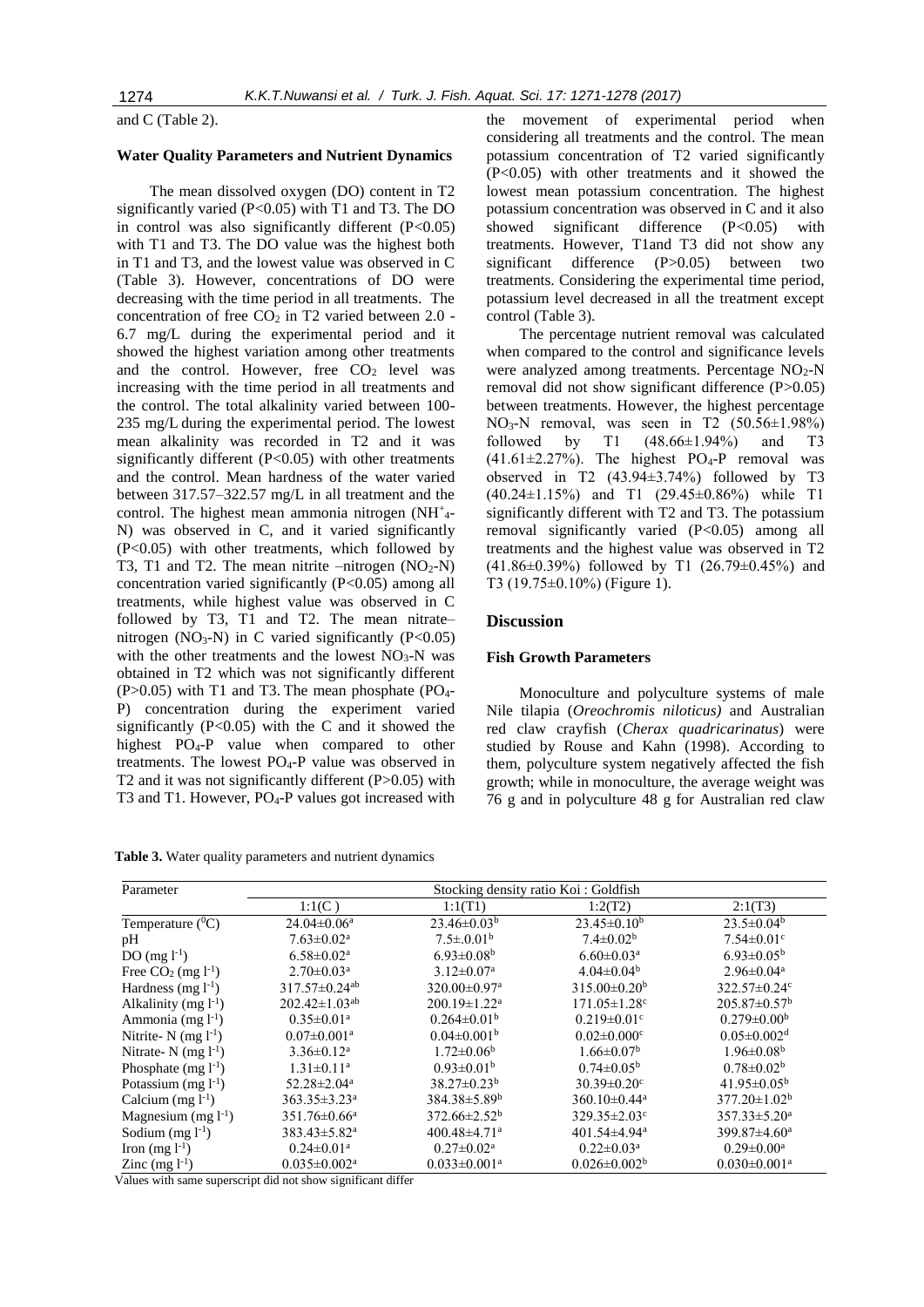

Figure 1. Percent nutrient removal at the end of 60 days in different treatments (Same superscript did not show any significant difference (P>0.05)).

crayfish. In the same experiment, considering the average weight of Nile tilapia, it had an average weight of 403 g when stocked comparatively at high densities and 444 g when stocked comparatively at low densities. Author suggested that lack of aggressiveness is cause for decreased growth in polyculture with tilapia. Because these species belong to the same family, they did not show any incompatible behavior in aquaponic recirculating system. Two different life cycle stages in fish species reduced the competition between the two fish species. The higher survival rate was observed in both species throughout the experimental period. Thus, in the present experiment; polyculture system did not affect the growth of both fish species. Considerable growth of Goldfish and Koi carp were observed in this experiment. Growth performance of Goldfish in aquaponics recirculating system was carried out by Shete *et al*. (2013) and observed that weight gain and SGR were comparable with present result. While considering the Koi carp, comparison of growth, survival rate, and number of marketable Koi carp produced under different management regimes were done by Jha, Barat, and Nayak (2006) and comparable results were observed. According to the results, stocking density of Goldfish did not affect the fish growth. However, Koi carp in T2 showed the highest FER and PER compared with other treatments and control. The lowest FCR obtained in T2 indicates the best feed utilization among all treatments. Thus, considering fish growth parameters, the stocking density of Koi carp: Goldfish, 1:2 ratio can be taken as the optimum composition for aquaponic recirculating system.

## **Plant Growth Parameters**

A comparative study of 3 different hydroponic sub-systems (gravel bed, floating and nutrient film technique) in an aquaponic test system was conducted by Lennard and Leonard (2006) and reported the highest yield and biomass of *Lactuca sativa* in gravel

bed system when compared to floating and Nutrient Film Technique (NFT) systems. Thus, in the present experiment, *Ipomoea aquatica* was used, and succeeded in gravel bed system as Lennard and Leonard (2006). In the present experiment, water spinach plants grew actively in hydroponic system and did not show any nutrient imbalance or deficiency symptoms during the experimental period of 60 days. Endut, Jusoh, Ali, Nik, and Hassan (2009) also did not observe any nutrient imbalance or deficiency symptoms using water spinach plants in aquaponic system in 28 days of experimental period. Trang, Schierup, and Brix (2010) also reported that *I. aquatica* is the most promising because of its high growth and nutrient uptake capacity when compared to *Lactuca sativa*, *Brassica rapa* var. *chinensis* and *Brassica rapa* var*. parachinensis*. Trang *et al*. (2010) also revealed that *I. aquatica* grew best in completely water-saturated substrate. In the present experiment also, higher and significant growth of *I. aquatica* was observed. An integrated fish tilapia (*Sarotherodon aurea*) and hydroponic tomato (*Lycopersicon esculentum*) production system was evaluated by Watten and Busch (1984). According to the reports, yield and quality of fruit produced by hydroponically exceeded that produced under field trial conditions. Considering the overall results, plant growth in the present experiment, T2 and T1 showed considerable growth that exceeded the growth under field trial condition. All these evidences proved the suitability of Goldfish and Koi carp with water spinach in recirculating aquaponic polyculture system. Thus, considering the plant growth, T2 can be suggested as the best stocking density ratio for acquaponic recirculating system.

#### **Water Quality Parameters and Nutrient Dynamics**

In the present experiment, very low values of toxic compound showed proper nitrification cycle in all treatments when compared to control. The mean values of ammonia-N, nitrite-N and nitrate-N varied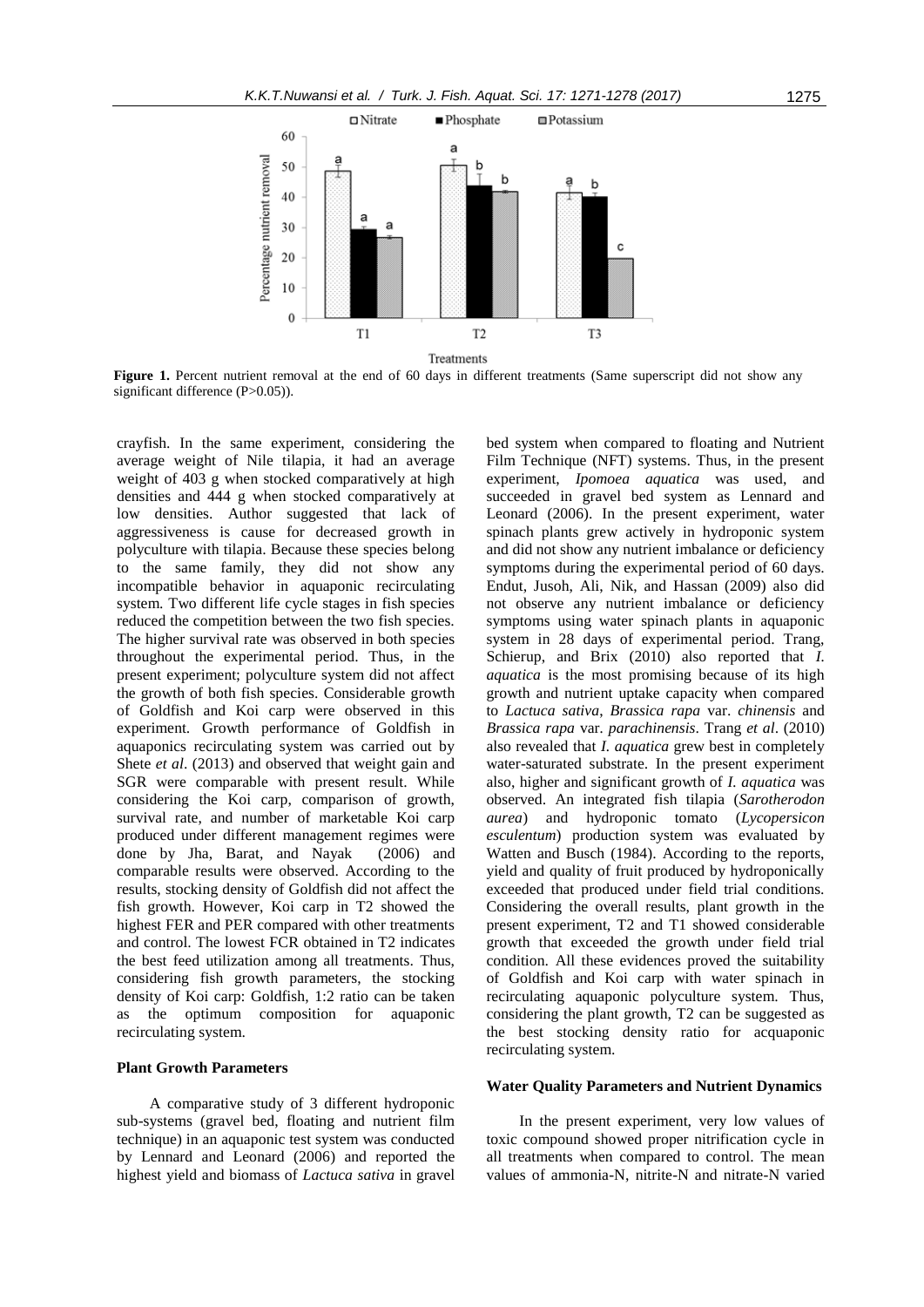between 0.2-0.35 mg/L, 0.02-0.07 mg/L and 1.6-3.4 mg/L in T1, T2 and T3 respectively.

Sikawa and Yakupitiyage (2010) showed comparable result in above mentioned N-nutrients. Lower mean ammonia-N, nitrite-N values showed that the regular nitrification process occurred in all the treatments other than the control. Ammonia-N is the major nitrogenous excretory product of fishes and also occurs from the decomposition of uneaten feed. It is toxic to fish if gets accumulated in higher levels in fish production systems. According to Hargreaves and Tucker (2004), daily exposure (2 to 3 hours) to 0.92 mg/L of ammonia-N did not affect the growth and feed conversion ratio. In the present experiment, control (0.35 mg/L) showed the highest mean ammonia-N concentration. All values were found to be in nontoxic range. Tilapia and vegetable production in the UVI aquaponic system developed by Rakocy, Bailey, Shultz, and Thoman (2004) showed that 0.4 mg/L nitrite-N value is appropriate. In the present experiment, control showed the highest value (0.071 mg/L and others were very less when compared with the results obtained by Rakocy *et al*. (2004). Comparatively high nitrate-N value was found, in control and the lowest value was obtained in T2 when comparing the treatments. High plant growth in T2 showed the best consumption of nitrate-N by plants; thus, the lowest nitrate-N value was noticed in the T2. When compared to Rakocy *et al*. (2004), low nitrate-N value was found in this experiment; however, nutrient deficiency symptoms were not observed in plants. Nitrate-N is relatively nontoxic to fish and has no health hazards, except above 90 mg/L (Stone & Thomforde, 2004). In this aquaponic system, plants utilized the nitrate-N; thus, low concentration was available in the water. Removal of nitrate- N from the system influences the nitrification process in aquaponic system. Phosphorus is one of the essential minerals which must be supplied via diet. Bussel, Mahlmann, Kroeckel,Schroeder, and Schulz (2013) found 26 mg/L of ortho-P concentration which showed higher specific growth rates in Turbots. They also revealed the accumulation of ortho-P in RAS, not negatively affected for health of Turbot. In this experiment, mean phosphate (PO4-P) concentration during the experiment varied between 1.31-0.74 mg/L in all treatments and significantly higher values were observed in control than other treatments. Treatment 2 showed the lowest value compared to other treatments due to high consumption of phosphate by plants. Total phosphate value showed by Sikawa and Yakupitiyage (2010) also compared with present results. *Rakocy et al*. (2004) externally supplemented calcium, potassium and iron to fulfill plant needs. In this experiment, potassium level varied between 52.28- 41.95 mg/L among all treatments including control. Also external deficiency symptoms of any nutrients were not visible. Thus, supplementation of any nutrient was not done throughout the experiment.

Rana *et al*. (2011) identified nutrient removal

from domestic wastewater by aquaponics system with tomato plants and showed more than 75% nitrate-N removal in all treatments. When considering the phosphate removal, T2 showed the highest (43.94%) phosphate removal. T1 also showed 40.24% phosphate removal and T3 having less plant growth, and thus, showed the lowest value. Rana *et al*. (2011) revealed that PO4-P was removed by 58.14–74.83% in aquaponic system. Shete *et al*. (2016); Shete *et al*. (2017) also revealed the high efficiency of nutrient removal in an aquaponic system. The potassium removal significantly varied (P<0.05) among all treatments and the highest value was observed in T2 (41.86%) followed by T1 (26.79%) and T3 (19.75%). Keeratiurai (2013) identified the efficiency of wastewater treatment with hydroponics and showed 44.44% of potassium removal from fish wastewater. This system also revealed that the potassium was the most eliminated nutrient comparing to nitrogen and phosphorus.

According to Shete *et al.* (2014), 0.75 kg/m<sup>3</sup> fish density of Gold fish found to be the optimum stocking density. However, Hussain *et al*. (2015) suggested 1.4 kg/m<sup>3</sup> as the optimum stocking density for Koi carp production with spinach (*Beta vulgaris* var. *bengalensis*) in aquaponic recirculating systems. Thus range of  $0.75$  to  $1.4$  kg/m<sup>3</sup> stocking densities were used considering both species which used in monoculture system. According to present study, Gold fish and Koi carp  $0.8 \text{ kg/m}^3$  total stocking density was used with three different Koi: Goldfish stocking density ratios. Among these ratios, Koi carp: Goldfish 1:2 provides significant higher plant growth, fish growth and nutrient removal in water. Thus, considering overall results of the present experiment, proportion of 1:2 (T2) Koi carp: Goldfish can be suggest as the optimum stocking density ratio for polyculture aquaponic recirculating system when total fish density was  $0.8 \text{ kg/m}^3$ . Further, similar stocking density was used with those two fish species and tested effect of water flow rate in aquaponic recirculating system by Nuwansi *et al*. (2016).

# **Conclusion**

Based on the results obtained in the present study, it can be concluded that the nutrients do not accumulate at toxic levels in this integrated polyculture aquaponic recirculating system. Considering water quality parameters and nutrient dynamics, stocking density ratio of 1:2 (T2) Koi carp: Goldfish can be suggested as the optimum stocking density ratio among three proportions of stocking densities ratios of Koi: Goldfish (1:1=T1; 1:2=T2; 2:1=T3). The suggested stocking density ratio was capable for high nutrient removal and less nutrient persistence due to high plant growth in aquaponics recirculating system. Plant height, yield, and fish growth (Koi carp) in T2, also suggested that the composition of Koi: Gold fish1:2 is more suitable for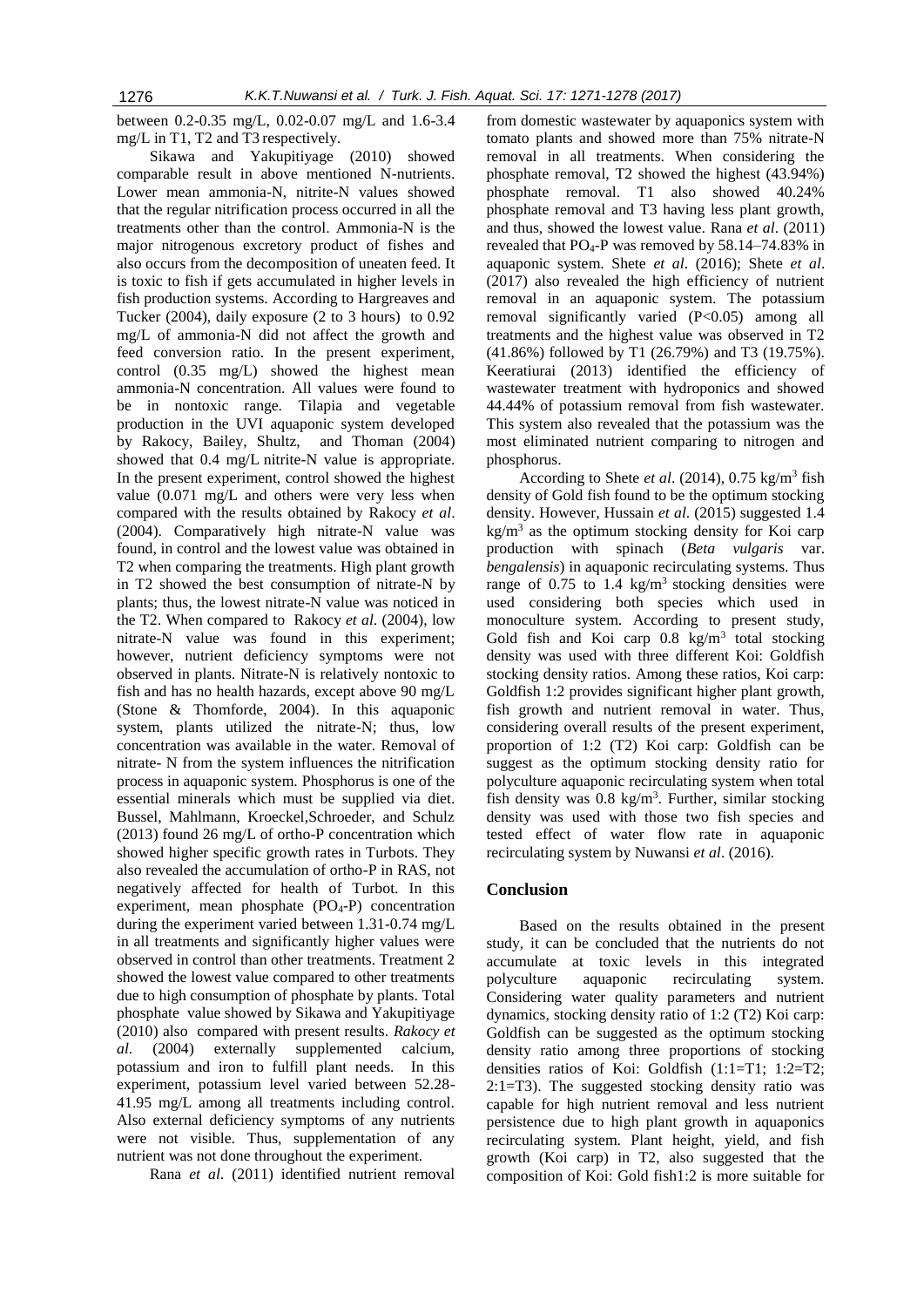polyculture of Koi carp and Gold fish with water spinach for a aquaponic recirculating system.

## **Acknowledgments**

This work was supported and funded by Indian Council of Agricultural Research, New Delhi, India. The authors are grateful to the Director, Central Institute of Fisheries Education, Mumbai for providing all the necessary facilities for this research.

# **References**

[f](http://www2.ca.uky.edu/wkrec/ManagingAmmonia.pdf)

- APHA, (2005). Standards methods for the examination of water and wastewater, 21<sup>st</sup> Edn. American Public Health Association, Washington, D.D.
- Bussel, C.G.J.V., L. Mahlmann, S. Kroeckel, J.P. Schroeder, & Schulz, C. (2013). The effect of high ortho-phosphate water levels on growth, feed intake, nutrient utilization and health status of juvenile turbot (*Psetta maxima*) reared in intensive recirculating aquaculture systems (RAS). *Aquaculture Engineering,* 57: 63-70[.70. doi:10.1016/j.aquaeng. 2013.08.003](70.%20doi:10.1016/j.aquaeng.%202013.08.003) <http://doi.org/10.1016/j.aquaeng.2013.08.003>
- Endut, A., A. Jusoh, N. Ali, W.S. Nik, & Hassan, A. (2009). Effect of flow rate on water quality parameters and plant growth of Water spinach (*Ipomoea aquatica*) in an aquaponic recirculating system. *Desalination and Water Treatment,* 5: 19-28. doi:10.5004/dwt. 2009.559
- Fu, H., B. Xie, S. Ma, X. Zhu, G. Fan, & Pan, S. (2011). Evaluation of antioxidant activities of principal carotenoids available in Water spinach (*Ipomoea aquatica*). *Journal of Food Composition and Analysis*, 24: 288-297. doi:10.1016/j.jfca.2010.08.007
- Gothberg, A., Greger, M., & Bengtsson, B. (2002). Accumulation of heavy metals in Water spinach (*Ipomoea aquatica*) cultivated in the Bangkok region, Thailand. *Environmental Toxicology and Chemistry*, 21: 1934-1939. doi: 10.1002/etc.5620210922
- Hargreaves, J.A., & Tucker, C.S. (2004). Managing ammonia in fish ponds. *SRAC publication, 4603*, pp.1–7. [http://www2.ca.uky.edu/wkrec/ManagingAmmonia.pd](http://www2.ca.uky.edu/wkrec/ManagingAmmonia.pdf)
- Hussain, T. Verma, A.K ., Tiwari, V.K., Prakash, C., Rathore, G., Shete, A.P., & Nuwansi, K.K.T. (2014). Optimizing Koi Carp, *Cyprinus carpio* var. Koi (Linnaeus, 1758), stocking density and nutrient recycling with spinach in an aquaponic system. *World Aquaculture Society*, 45 (6) : 652–661. doi: 10.1111/jwas.12159
- Hussain, T., Verma, A.K., Tiwari, V.K., Prakash, C., Rathore, G., Shete, A.P., & Saharan, N. (2015). Effect of water flow rates on growth of Cyprinus carpio var. koi (Cyprinus carpio L., 1758) and spinach plant in aquaponic system. *Aquaculture International,* 23 (1):369-384. doi: 10.1007/s10499-014-9821-3
- Jha, P., Barat, S., & Nayak., C. R. (2006). A comparison of growth, survival rate and number of marketable koi carp produced under different management regimes in earthen ponds and concrete tanks. Aquaculture *International,* 14 (6): 615-626. doi: 10.1007/s10499- 006-9059-9
- Keeratiurai, P. (2013). Efficiency of wastewater treatment with hydroponics. *Journal of Agricultural and*

*Biololical Science*, 8 (12): 800- 805.http://www.arpnjournals.com/jabs/ research\_papers/rp\_2013/jabs\_1213\_625.pdf

- Lennard, W.A., & Leonard., B.V. (2006). A comparison of three different hydroponic sub-systems (gravel bed, floating and nutrient film technique) in an aquaponic test system. *Aquaculture International*, 14 (6): 539– 550. doi: 10.1007/s10499-006-9053-2
- Nuwansi, K.K.T., Verma, A.K., Prakash, C. , Tiwari, V.K., Chandrakant, M.H., Shete, A.P., & Prabhath, G.P.W.A. (2016). Effect of water flow rate on polyculture of Koi carp (*Cyprinus carpio* var. koi) and Goldfish (*Carassius auratus*) with Water spinach (*Ipomoea aquatica*) in recirculating aquaponic system. *Aquaculture International*, 24 (1): 385-393. doi:10.1007/s10499-015-9932-5
- Rakocy, J.E., & Hargreaves, J.A. (1993). Integration of vegetable hydroponics with fish culture In: Wang , J.K., (Eds) techniques for modern aquaculture, St. Joseph, Mi-USA. *American Society of Agriculture Engineering*, 112-136.
- Rakocy, J.E., Bailey, D.S., Shultz, C., & Thoman, E.S. (2004). update on tilapia and vegetable production in the uvi aquaponic system. University of the Virgin islands Agricultural experiment station, Kingshill, USA, pp. 1-15. https://ag.arizona.edu/azaqua/ista/ ista6/ista6web/pdf/676.pdf
- Rana, S., Bag, S.K., Golder, D. Mukherjee, S. (Roy), Pradhan, C., & Jana, B.B. (2011). Reclamation of municipal domestic wastewater by aquaponics of tomato plants. *Ecological Engineering,* 37 (6): 981- 988. doi:10.1016/j.ecoleng.2011.01.009
- Rouse, D.B., & Kahn, B.M. (1998). Production of Australian red claw *Cherax quudricarinatus* in polyculture with Nile tilapia *Oreochromis niloticus*. *Journal of World Aquaculture Society*, 29 (3): 340- 344. doi: 10.1111/j.1749-7345.1998.tb00656.x
- Shete, A.P, Verma, A.K, Chadha, N.K., Prakash, C.,Chandrakant, M.H., & Nuwansi, K.K.T. (2017). Evaluation of different hydroponic media for mint (*Mentha arvensis*) with common carp (*Cyprinus carpio*) juveniles in an aquaponic system, *Aquaculture Internationa* (Accepted), doi:10.1007/s10499-017- 0114-5
- Shete, A.P., Verma, A.K., Chadha, N.K., Prakash, C., Peter, R.M., Ahmad, I., & Nuwansi, K.K.T. (2016). Optimization of hydraulic loading rate in aquaponic system with Common carp (*Cyrinus carpio*) and Mint (*Mentha arvensis*). *Aquac. Eng*., 72, 53–57. http://doi.org/10.1016/j.aquaeng.2016.04.004
- Shete, A.P., Verma, A.K., Kohli, M.P.S., Dash, P., & Tandel, R. (2014). Optimization of stocking density for goldfish, *Carassius auratus* (Linnaeus, 1758) under aquaponic system. *The Israeli Journal of Aquaculture–Bamidgeh*. doi: IJA\_65.2013.910.
- Shete, A.P., Verma, A.K., Tandel, R.S, Prakash, C., Tiwari, V.K., & Hussain, T. (2013). Optimization of water circulation period for the culture of goldfish with spinach in aquaponic system. *Journal of Agricutural Science,* 5 (4): 26-30. doi:10.5539/jas.v5n4p26
- Sikawa, D.C., & Yakupitiyage, A. (2010). The hydroponic production of lettuce (*Lactuca sativa* L) by using hybrid catfish (*Clarias macrocephalus*×*C. gariepinus*) pond water: potentials and constraints. *Agricultural Water Management,* 97 (9): 1317-1325. doi:10.1016/j. agwat.2010.03.013
- Stone, N.M., & Thomforde, H.K. (2004). Understanding